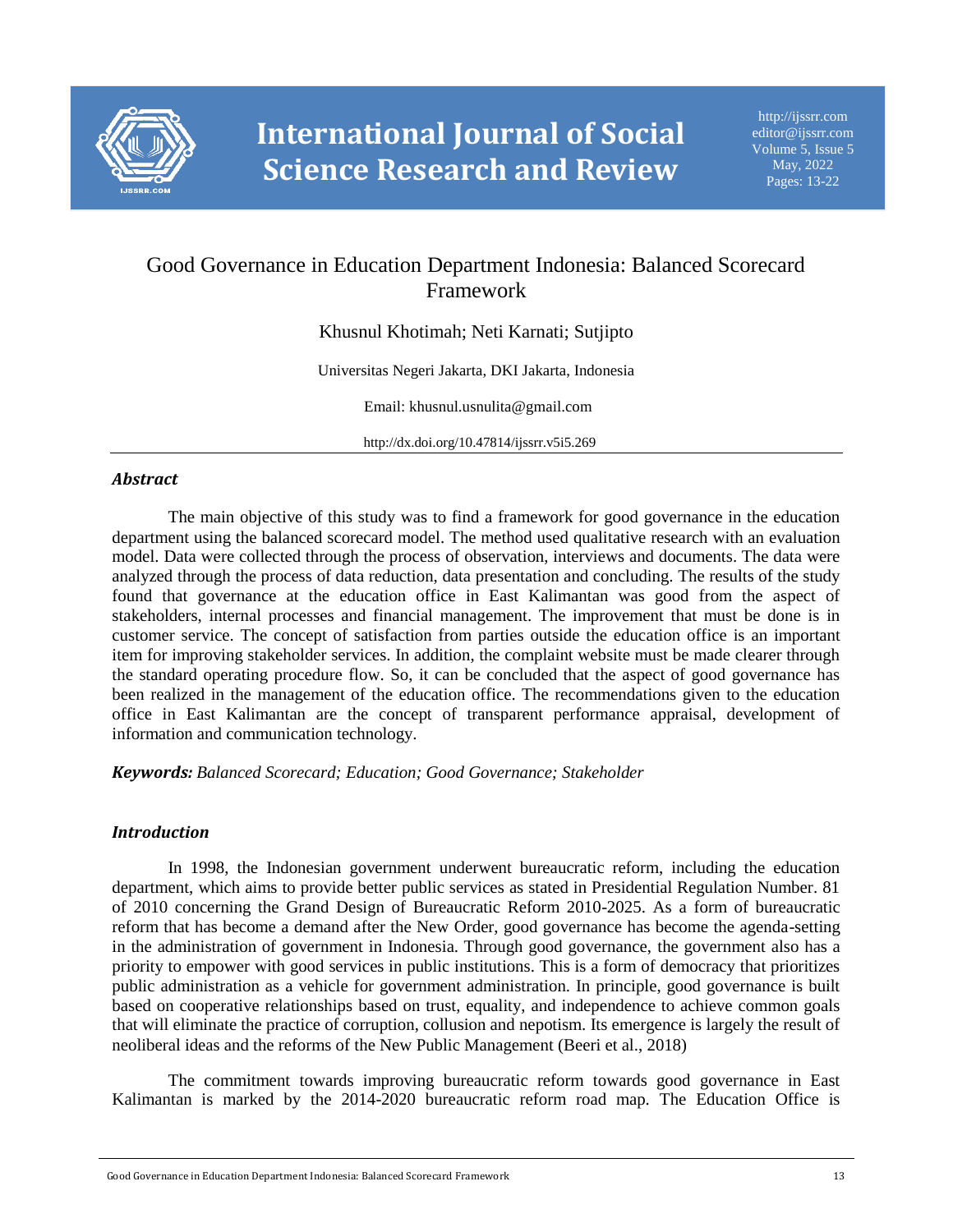

committed to providing an open, equitable and fair education. Educational opportunities are opened as widely as possible through the programs proclaimed in the grand design of education, namely East Kalimantan *Cemerlang*. East Kalimantan *Cemerlang* stands for Smart, Equitable, and Achievement, it is a local government policy regarding education as stated in Regional Regulation Number. 3 of 2010 concerning the Implementation of Education. Therefore, the management of education must be carried out with good and appropriate governance. However, in the implementation of good governance, there are still some problems that need to be analyzed, namely how the readiness of the Regional Apparatus Work Units in changing bureaucratic reform with the e-governance system and good governance is.

Thus, good governance in the realm of education from the Education Office of each province is very important. Like a university that has good management, it will affect the results of education management (Muhsin et al., 2020). Indonesia is often faced with internal and external problems related to good governance in the management of education by the education office so the principles of good governance management are not implemented properly (Nurlatifa et al., 2021). It means that good governance depends on background factors and human resources (Rindermann et al., 2015). Good governance can also realize orderly financial management (Wahyudin et al., 2017) and added value from all stakeholders in the education office (Hanifah, 2018). In addition, accountability, political stability, government effectiveness, quality of regulations, rule of law and control of corruption can improve quality education outcomes (Zaman, 2015; Sohel-Uz-Zaman & Anjalin, 2016; Saguin, 2019). Moreover, the transparency of higher education in managing education has given rise to new perspectives and has become a concern in the management of organizational governance (Leal Filho et al., 2021; Sefa-Nyarko et al., 2021).

To address this research gap, the current research aims to contribute to an understanding of the framework for good governance in education agencies as distinct from corporate governance. This study explores the balanced scorecard model to find out the governance framework for the education office in carrying out organizational management. We apply the balanced scorecard indirectly by focusing on stakeholder perspectives, internal processes and financial management. In this context, through its strategic mechanisms, good governance contributes to engagement for long-term commitments and strategic objectives, to policy coherence through vertical and horizontal coordination, to open and transparent stakeholder engagement and consultation processes, and to bringing sustainable development strategies closer together to the local community or people (Kardos, 2012)

We introduce the balanced scorecard model in three perspectives to examine good governance, namely 1) stakeholder perspective uses two principles of good governance, namely public participation and government responsiveness. 2) Internal process perspective uses equity, the role of law, public transparency, and accountability. 3) Financial management perspective uses the concept of effectiveness and efficiency. The implementation of the principles of good governance is used as a tool for reviewing the balanced scorecard and the results of the empirical study are presented.

The main objective of this study is to find a framework for good governance in the education department using the balanced scorecard model. The use of the balanced scorecard model to analyze the principles of good governance in the management of the education office. The following research questions have been designed:

- RQ1. What is the stakeholder perspective about the implementation of good governance in the education department in East Kalimantan province?
- RQ2. What is the internal processes perspective about the implementation of good governance in the education department in East Kalimantan province?
- RQ3. What is the financial perspective about the implementation of good governance in the education department in East Kalimantan province?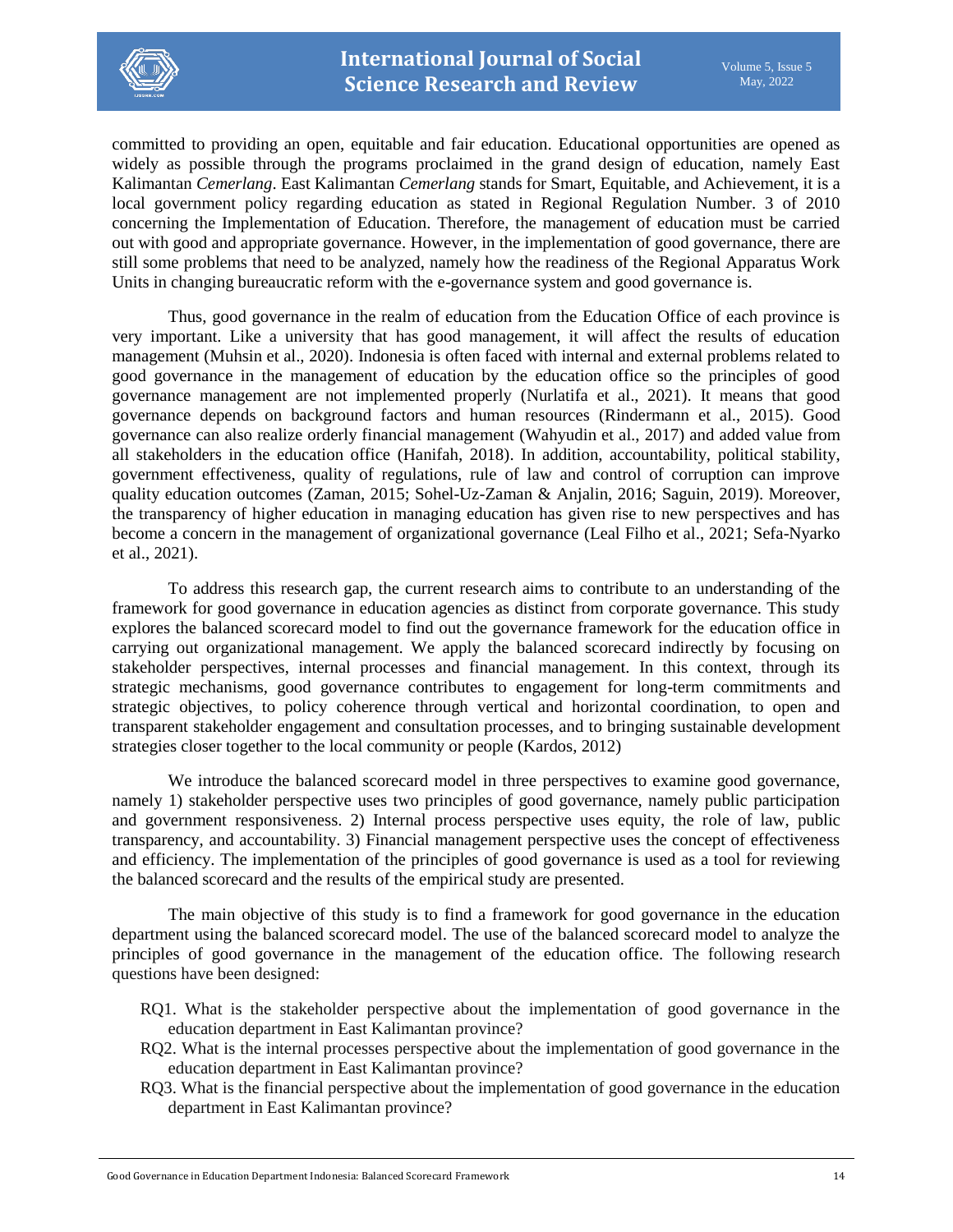

## *Method*

#### *2.1 Research Design*

The approach in this research is qualitative research using the evaluation method. This research process examines events, situations, and interactions that occur in the field (John W. Creswell & Creswell, 2018). Thus, this research can obtain an appropriate model framework regarding the management of good governance. So, this study focuses on analyzing the principles of good governance in eight aspects, namely public participation, responsiveness, equity, rule of law, transparency, accountability, efficiency and effectiveness. The principles of good governance are reviewed through the balanced scorecard model. The background of this research is the Education Office of East Kalimantan Province. The following is the framework of study;



Picture 1. A framework of Study "Good Governance Using Balanced Scorecard in Education Department"

#### *2.2 Sample and Data Collection*

Data were collected through interviews, observations, and documents. Interviews used open-ended questions addressed to the secretary of the education office, head of planning, head of general department, head of finance, head of upper secondary education, labour department, IT staff. Observations use through observing routine service activities during the period from April to September 2021. In addition, observations were also made to observe the online service activities of the education office through websites, complaint services, and data requests. Meanwhile, documents taken from legal products and reports from the East Kalimantan education office include;

- 1. Strategic Plan of the Education Office 2013-2018, 2018-2019 Education Office Accountability Performance Report,
- 2. Governor Regulation. No. 21 of 2014 concerning Bureaucratic Reform of the Government of East Kalimantan Province,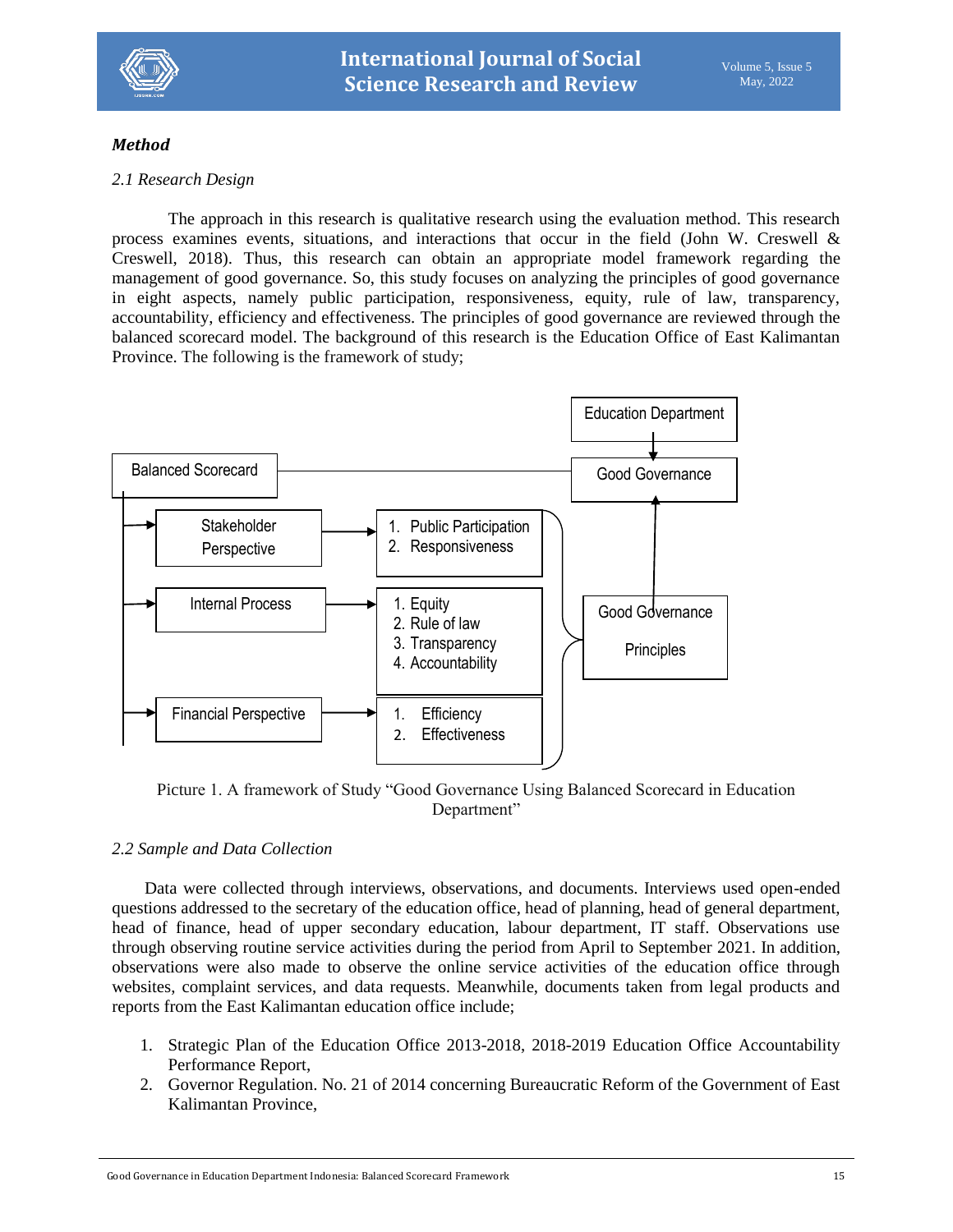

- 3. Regional Regulation No. 16 of 2016 concerning the Implementation of Education in the Province of East Kalimantan,
- 4. Governor Regulation No. 10 of 2018 concerning Expenditures and Accountability for 2018 School Operational Assistance
- 5. Governor Regulation No. 30 of 2019 concerning the OTK of the Education Office,
- 6. Governor Regulation No. 39 of 2017 concerning the Preparation of the 2018 RKA SKPD
- 7. Regional Regulation No. 1 of 2018 concerning Legal Protection of Educators and Education Personnel in the Implementation of Education

#### *2.3 Instruments*

It is the matrix of data research and indicators for research;

|   |                           | Table 1. Guiding of Interview Data |    |                                              |  |  |
|---|---------------------------|------------------------------------|----|----------------------------------------------|--|--|
|   | <b>Balanced Scorecard</b> | Principles of Good                 |    | Indicators                                   |  |  |
|   | Component                 | Governance                         |    |                                              |  |  |
| 1 | <b>Stakeholders</b>       | 1. Public                          | 1. | Stakeholder needs                            |  |  |
|   |                           | Participation                      | 2. | Stakeholder satisfaction level on            |  |  |
|   |                           | 2. Responsiveness                  |    | performance                                  |  |  |
|   |                           |                                    | 3. | <b>Service Quality</b>                       |  |  |
| 2 | Internal Process          | 1. Equity                          | 1. | The number of activities has                 |  |  |
|   |                           | 2. Rule of law                     |    | Standard Operating Procedures/               |  |  |
|   |                           | 3. Transparency                    |    | Implementing                                 |  |  |
|   |                           | 4. Accountability                  |    | Instructions/Technical                       |  |  |
|   |                           |                                    |    | Instructions                                 |  |  |
|   |                           |                                    | 2. | Number of programs on time                   |  |  |
|   |                           |                                    |    | according to plan assessments                |  |  |
|   |                           |                                    |    | from independent institutions and            |  |  |
|   |                           |                                    |    | the government                               |  |  |
|   |                           |                                    | 3. | Number<br>administrative<br>of<br>services   |  |  |
|   |                           |                                    | 4. | Increase in employee satisfaction            |  |  |
| 3 | Financial                 | Efficiency<br>1.                   | 1. | Budget absorption                            |  |  |
|   | Management                | Effectiveness<br>2.                | 2. | Budget<br>effectiveness<br>and<br>efficiency |  |  |

*2.4 Analyzing of Data*

Activities in qualitative data analysis are carried out interactively and continue to completion. Activities in data analysis are (Jhon W. Creswell, 2012); 1) data compaction (the process of selecting written records in the field, interview transcripts, documents, and other empirical materials), 2) data presentation is done in the form of a work table matrix and analyzed), and 3) concluding/verification by checking the correctness of the data that has been collected and obtained from other parties who can be trusted, so that appropriate conclusion can be drawn according to the focus of the research problem.

#### *Results and Discussion*

The following are research findings from the results of data analysis;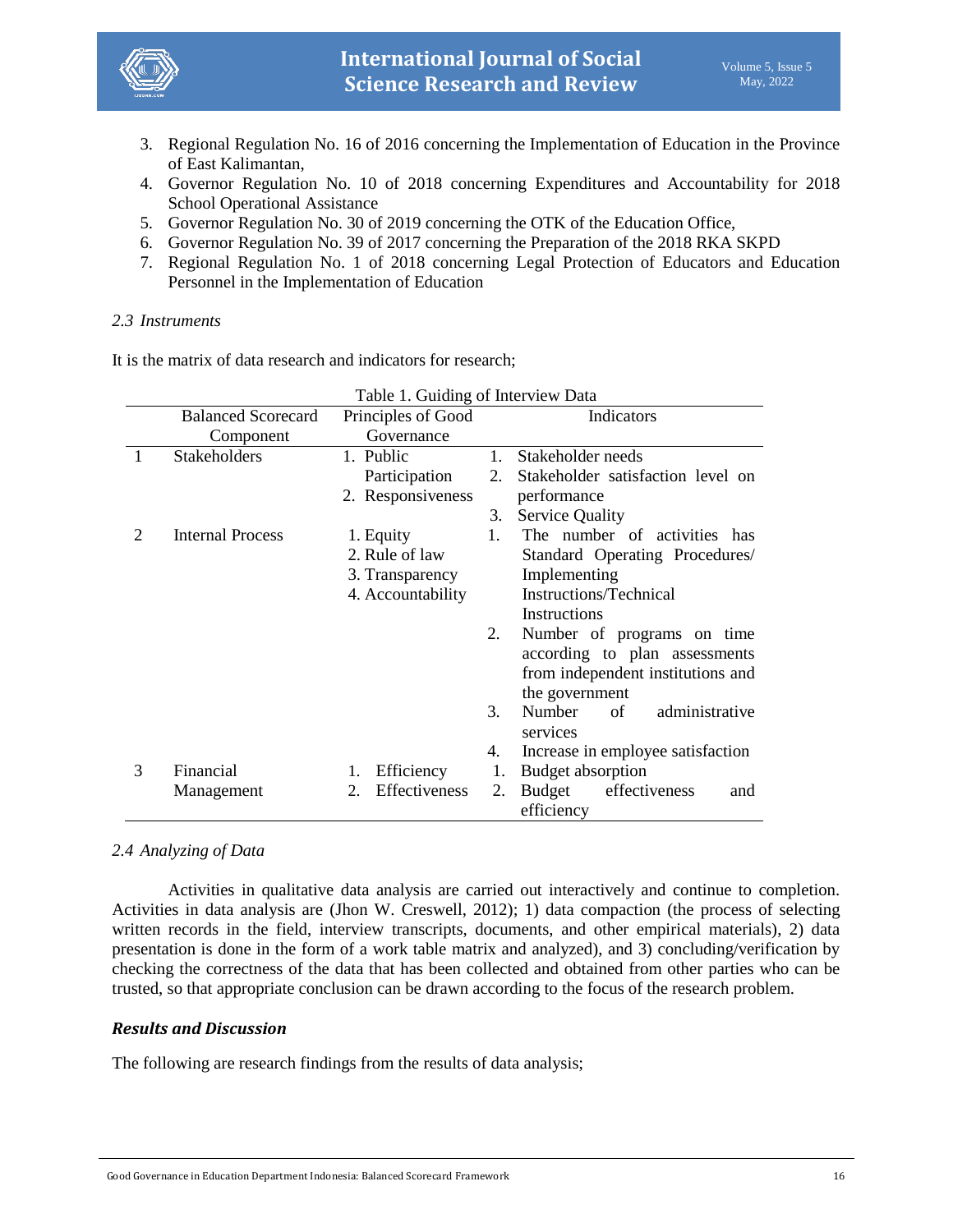

|    | <b>Balanced</b> | Principles of Good                            | Findings                                                                                                            |
|----|-----------------|-----------------------------------------------|---------------------------------------------------------------------------------------------------------------------|
|    | Scorecard       | Governance                                    |                                                                                                                     |
|    | Component       |                                               |                                                                                                                     |
| -1 | Stakeholders    | Public<br>1.                                  | Stakeholders<br>involved<br>1.<br>in<br>governance                                                                  |
|    |                 | Participation                                 | management planning                                                                                                 |
|    |                 |                                               | Stakeholders are involved in the implementation<br>2.                                                               |
|    |                 |                                               | of governance management                                                                                            |
|    |                 |                                               | Stakeholders<br>involved<br>3.<br>in<br>governance                                                                  |
|    |                 |                                               | management oversight<br>Stakeholders are less involved in evaluation<br>4.                                          |
|    |                 |                                               | Public Information Availability                                                                                     |
|    |                 |                                               | Customer Satisfaction is still low<br>5.                                                                            |
|    |                 | 2.<br>Responsiven                             |                                                                                                                     |
|    |                 | ess                                           | Internal                                                                                                            |
|    |                 | Internal                                      | Completion of Personnel Administration is quite<br>a.                                                               |
|    |                 | Personnel<br>a.                               | fast and responsive                                                                                                 |
|    |                 | Service                                       | The speed of Public Information Services is<br>b.                                                                   |
|    |                 | Public<br>$\mathbf{b}$ .                      | good and structured                                                                                                 |
|    |                 | Information                                   | Operational Standards in public services still<br>$\mathbf{c}$ .                                                    |
|    |                 | Service                                       | need to be improved                                                                                                 |
|    |                 | Standard<br>$\mathbf{c}$ .                    | The service centre must be improved<br>d.                                                                           |
|    |                 | Operating                                     | External                                                                                                            |
|    |                 | Procedure                                     | There is a website for online acceptance of new<br>a.                                                               |
|    |                 | d. Complaint<br>Center                        | Computer-Based<br>National<br>students<br>and<br>Examination                                                        |
|    |                 |                                               |                                                                                                                     |
|    |                 | External<br>of                                | Scholarship provision<br>a.                                                                                         |
|    |                 | <b>Issues</b><br>a.<br><b>National Policy</b> | 12-year compulsory education policy<br>b.<br>educational<br>Free<br>assistance<br>provision<br>$\mathbf{c}$ .<br>of |
|    |                 | b.<br><b>Issues</b><br>of                     | inclusive schools                                                                                                   |
|    |                 | Regional                                      |                                                                                                                     |
|    |                 | Education                                     |                                                                                                                     |
|    |                 | Equity                                        |                                                                                                                     |
| 2  | Internal        | Equity<br>1.                                  | Internal                                                                                                            |
|    | Process         |                                               | General Administration is good<br>a.                                                                                |
|    |                 |                                               | Service Personnel is good<br>b.                                                                                     |
|    |                 |                                               | Service Career Development Opportunities is                                                                         |
|    |                 |                                               | good                                                                                                                |
|    |                 |                                               | d. Education and Training Opportunities is good                                                                     |
|    |                 |                                               | External                                                                                                            |
|    |                 |                                               | The 12-Year Compulsory Education Program is<br>a.                                                                   |
|    |                 |                                               | running well<br>Free Education for elementary and high school<br>$\mathbf{b}$ .                                     |
|    |                 |                                               | students equally                                                                                                    |
|    |                 |                                               | Certification for Private and State Teachers<br>$\mathbf{c}$ .                                                      |
|    |                 | Rule of law<br>2.                             | equally                                                                                                             |
|    |                 |                                               | Scholarships for the Brilliant East Kalimantan<br>d.                                                                |
|    |                 | 3.<br>Transparency                            | program                                                                                                             |
|    |                 |                                               | Equitable<br>national<br>local<br>operational<br>and<br>e.<br>assistance for inclusive private<br>and public        |
|    |                 |                                               |                                                                                                                     |

Table 2. Good Governance Finding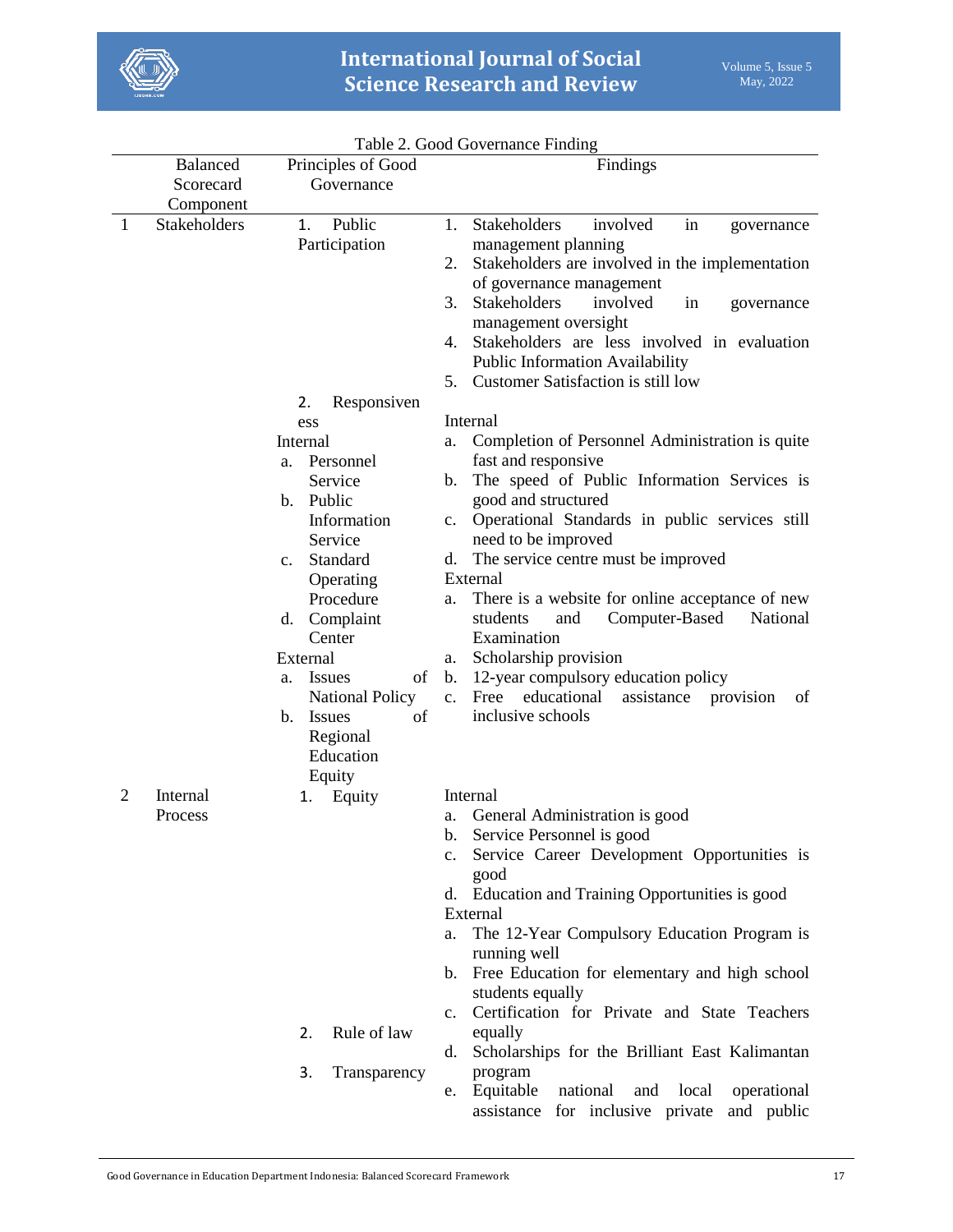

schools

|   |            |    |                     | Legal protection for teachers and all programs that                                                               |
|---|------------|----|---------------------|-------------------------------------------------------------------------------------------------------------------|
|   |            |    |                     | support the delivery of quality education                                                                         |
|   |            |    |                     |                                                                                                                   |
|   |            |    |                     | Availability of information on the website but<br>a.                                                              |
|   |            |    | Accountabilit<br>4. | not informative so there are many shortcomings                                                                    |
|   |            |    | y                   | Clarity of responsibility is well provided and<br>$b_{1}$<br>structured                                           |
|   |            |    |                     | Report documents are always<br>available<br>$\mathbf{c}$ .<br>periodically                                        |
|   |            |    |                     | Standard operating procedures for financial,<br>d.<br>administrative, and general processes are well<br>available |
|   |            |    |                     | The internal audit process is carried out on a<br>a.<br>scheduled basis                                           |
|   |            |    |                     | External audits are carried out by the auditing<br>b.<br>agency regularly                                         |
|   |            |    |                     | The supervision process is carried out properly<br>$\mathbf{c}$ .                                                 |
|   |            |    |                     | by the regional people's representative council                                                                   |
|   |            |    |                     | d. Report documents are made in an accountable<br>and accountable way                                             |
| 3 | Financial  | 1. | Efficiency          | Priority activities use the need and level of urgency                                                             |
|   | Management | 2. | Effectiveness       | Budget absorption is carried out properly according                                                               |
|   |            |    |                     | to the plan                                                                                                       |
|   |            |    |                     |                                                                                                                   |

The pattern of public participation was divided into two, namely between organizations to organizations and organizations to direct users. Public participation in governance involved direct involvement, or indirect involvement through representatives of, relevant stakeholders in making decisions about the policies, plans or programs of their interest. Since 2014 the government had issued a public participation policy to accelerate the realization of community welfare, in several ways, namely; public information disclosure, the active role of community groups and organizations, decision making by involving the community, institutionalization and decision-making mechanisms that enabled community organizations to be actively involved and other activities by local innovation needs.

Forms of participation in the implementation of education programs were school participation and community participation. The findings showed that public participation was in community participation (in schools) related to education implementation programs. This means that community participation in schools or universities was involved in the management of educational program planning, monitoring the results of program implementation and providing accurate information. However, table 2 showed that the services provided by educational institutions have not provided satisfaction.

There were two forms of community participation in providing education in East Kalimantan, namely schools that interacted directly with the Education Office and parents of students through school committees that interact directly with schools, even in the form of financial or non-financial (Ali & Abdullah, 2019; Parji & Prasetya, 2020). School participation in education programs in East Kalimantan is the application of school infrastructure, Schools Operational funds, scholarships, and acceptance of new students (Jabeen et al., 2018; Wedam et al., 2015). The participation of parents represented by the school committee was usually in the form of school activities whose costs were not budgeted in the school's operational costs. This was also through a mutual agreement based on a committee meeting whose committee is also by the parents of students without involving the teacher. Thus, school committees can work together to build quality education governance (Nemes, 2013; Hakim, 2020; Lenton et al., 2021)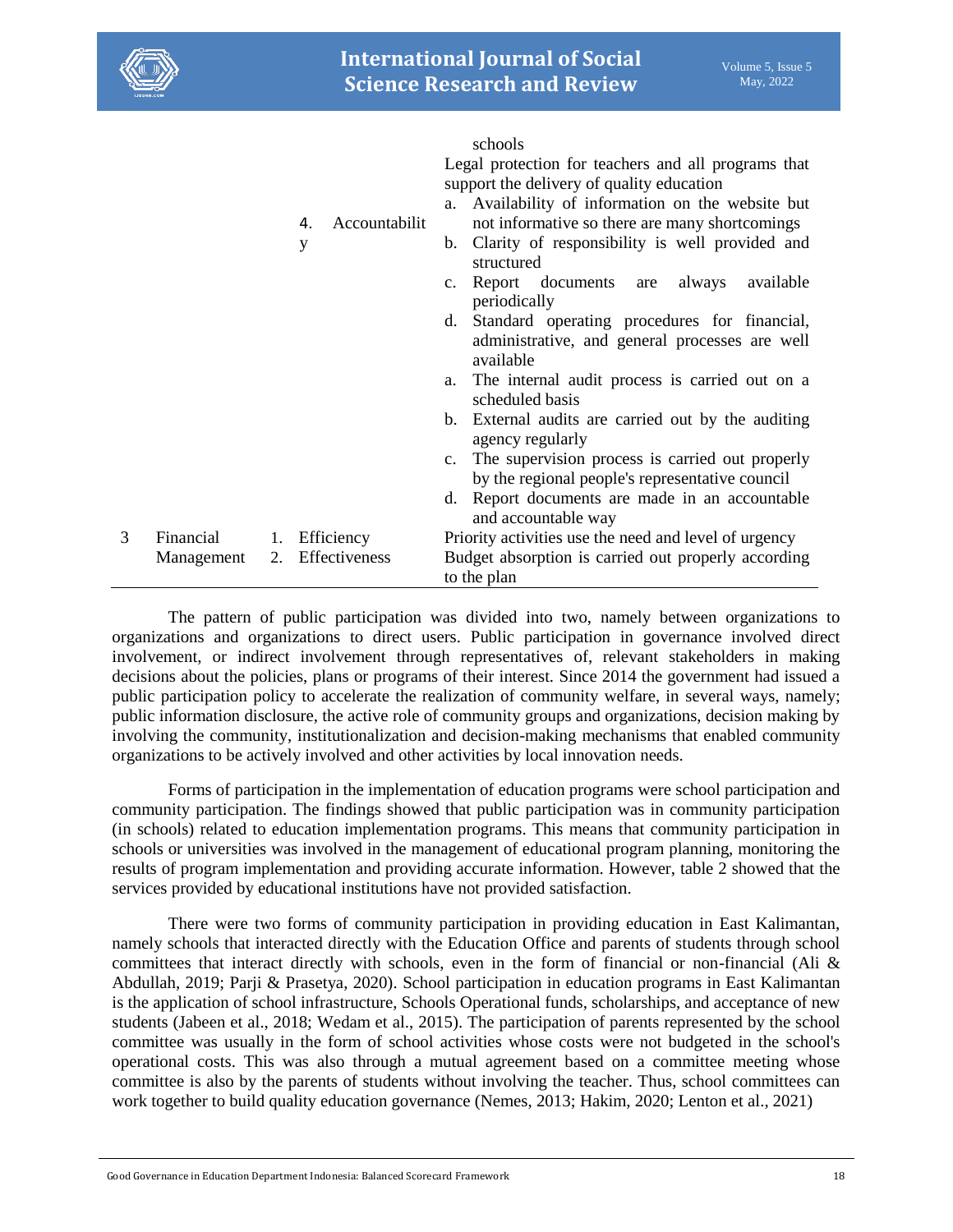

There were two forms of responsiveness of the Education Office, namely responsiveness to national policies and issues of education for regional needs. Responsiveness to policies in the form of School Operational Assistance, Computer-Based National Examination, and Basic Education Data. Meanwhile, responsiveness to the issue of education for regional needs was the provision of scholarships, 12-year compulsory education, and an education centre. However, the implementation of operational standards had not been maximized and was still low. In some parts of the policy, the response had not been carried out by operational procedures even though every action used in implementing the policy had followed the rules.

The results of the observation showed that there were no criticism and suggestion boxes at the main entrance and/or rooms of each field. There was also no chatbox tool on the education office website in East Kalimantan. Complaint services that were responded to were also still limited so that the general public, schools or higher education institutions often find it difficult to make complaints about problems with education. In this case, the technical regulations have not been designed with a quality standard operating procedure flow chart.

Aspects of justice in the implementation of education at the education office in East Kalimantan was through the process of equitable distribution of education. Another effort made by the Department of Education in the context of equal distribution of education was the 12-year compulsory education program and free education from elementary to high school levels. This was regulated in Regional Regulation No. 30 of 2010 concerning the management and implementation of education in the province of East Kalimantan. Based on Regional Regulation Number. 30 of 2010, there were several efforts made for the development of higher education, namely, assistance for the development of higher education into a world-class university. Overall, it can be concluded that the issue of education equity/equity in East Kalimantan was still related to the issue of access and equity in education by providing educational assistance and fulfilling educational infrastructure facilities from the 20% budget obligation of the education sector. Public information disclosure in the Education Office is manifested in the form of open access to information needed by stakeholders through public facilities, namely the website. Transparency was an important part of the implementation of organizational governance (Jongbloed et al., 2018), supervision processes (Ergün, 2020), and making a good public service (Arellano-Gault & Lepore, 2011)

While financial governance at the education office is realized by the absorption of a budget that was by the capacity needs in financial planning (Wahyudin et al., 2017). Thus, the use of the budget had been by the volume of activity. This was a measure of the success and effectiveness of the budget in the education office. Moreover, the process of preparing the Budget Work Plan was based on the governor's regulation which is updated every year. The education office had also built a bridge system information system that was integrated with the regional management information system. This bridge system has been developed since 2014 which aims to facilitate budget preparation. Budget preparation is also carried out by the consensus agreement in each district/city. Education was one of the ten priority programs in East Kalimantan, namely the implementation of a commitment to allocate 20% of education costs so that the declaration of 12-year compulsory education can be free. The results of observations and interviews showed that effectiveness is interpreted as budget absorption. The bigger the absorbed budget, the better the financial performance is. Even if the budget is not absorbed 100%, it did not mean that the activities are not carried out, but that budget savings are made. Especially for physical budgets whose prices are in the form of estimates. The budget that is left over due to savings will eventually go into the Budget Financing Over Remaining.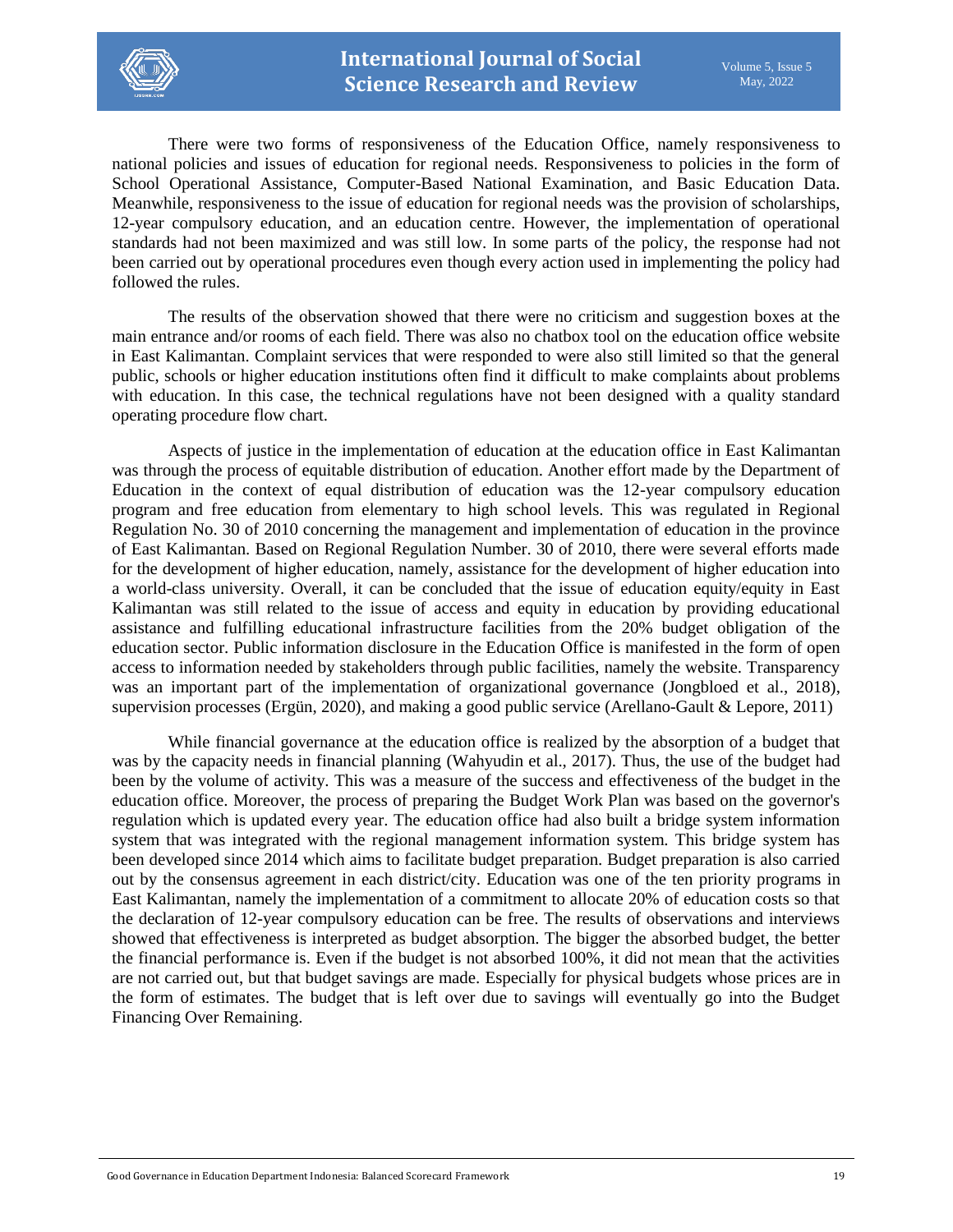

#### *Conclusion*

Stakeholders have tried to involve participation in the implementation of education in East Kalimantan. Participation formed is active and passive participation. Active participation for stakeholders who can make decisions on policies and strategies for education. Passive participation by parents through school committees in supporting the implementation of educational programs at schools or colleges. This also has an impact on quick responses related to education issues and making various programs to meet the needs of education administration.

Indicators of good governance in the internal process perspective are justice, legal certainty, transparency and accountability. The principle of justice in education programs to the public is equal access to education and providing equal opportunities to anyone as the rights of the citizens of East Kalimantan. Internally, the Department of Education applies the principle of fairness to all employees to receive education, training, career opportunities, and income improvement allowances. On the principle of legal certainty, all programs in the Education Office have a legal basis and are implemented by applicable regulations. Meanwhile, transparency and accountability in the Education Office found that easy access to information has not been fulfilled properly even though it has been integrated with local governments to provide information to the public. Accountability to the Education Office is in the form of government performance reports, activity documents, and activity reports. Weaknesses in the transparency and accountability process are that access to information disclosure is still slow and there is no target completion date for the provision of information and public services. Another obstacle is the operator and maintenance of information technology equipment that has not received more attention in supporting information disclosure at the Education Office.

Financial performance is measured by the efficiency and effectiveness of the budget. Efforts are made to improve efficiency by implementing priority activities so that activities with small budgets are removed and maximized on activities that have a greater impact. While the effectiveness of the budget is assessed from the absorption of the budget with financial achievements above 90% and physical achievements above 85% for the last five years.

Based on the findings of the research that has been done, several things that can be recommended for further institutions and researchers are the main obstacles in performance appraisal and transparency are measuring tools and information and communication technology. Improvements in these two areas are very important to improve organizational performance in the eyes of the public. Further research can create a model for developing a balanced scorecard that is more stable and financial performance assessment appropriate for the service sector in government institutions

# *Acknowledgements*

Thank you to all parties involved in this research from beginning to end, especially to the staff and heads of departments at the education office in East Kalimantan.

# *References*

- Ali, L., & Abdullah, T. (2019). Community participation in the implementation of education. *Jurnal Kepemimpinan Pendidikan*, *2*(2), 333–354. https://doi.org/doi.org/10.22236/jkpuhamka.v2i2.4869
- Arellano-Gault, D., & Lepore, W. (2011). Transparency reforms in the public sector: Beyond the new economics of organization. *Organization Studies*, *32*(8), 1029–1050. https://doi.org/10.1177/0170840611416741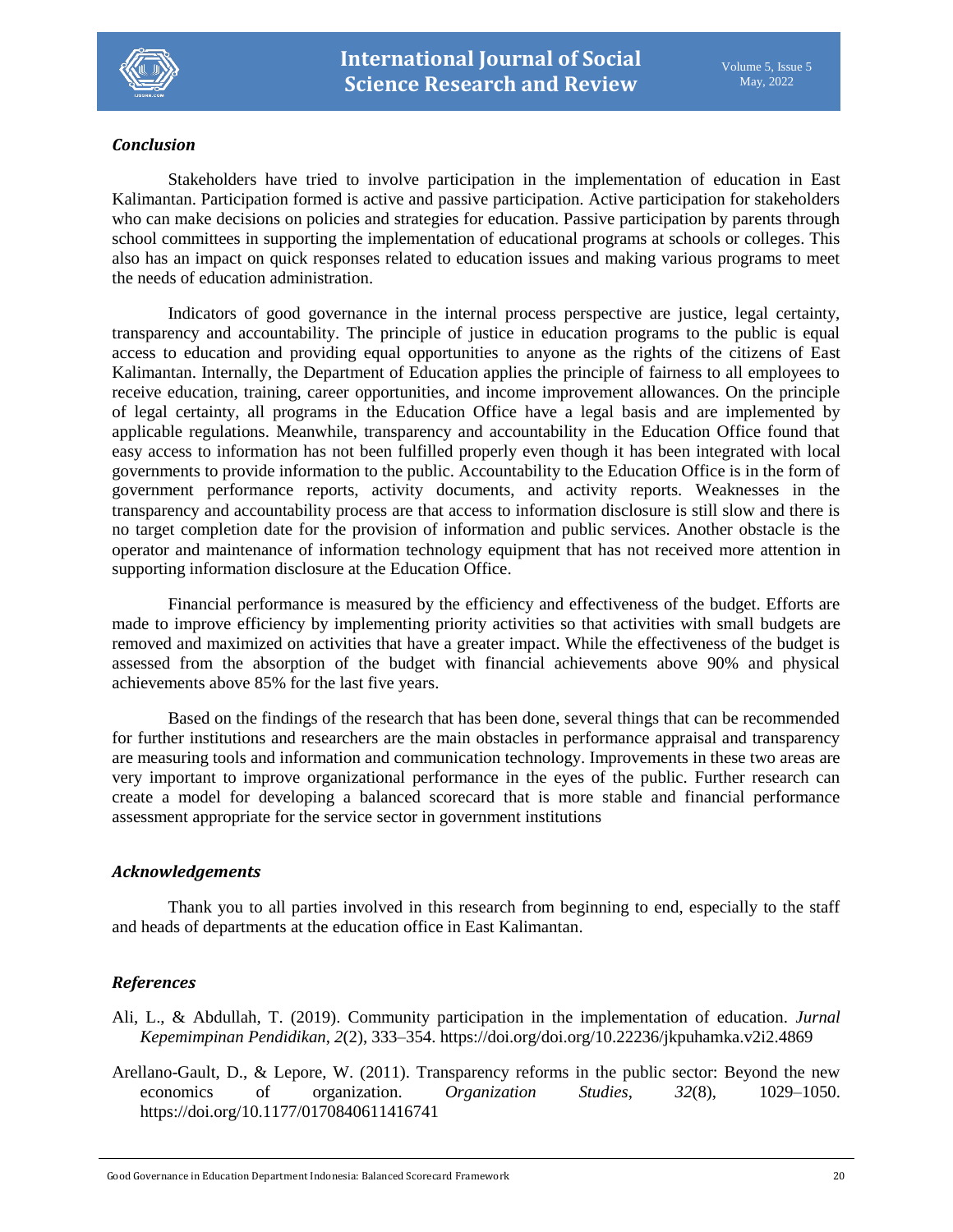

- Beeri, I., Uster, A., & Vigoda-Gadot, E. (2018). Does performance management relate to good governance? a study of its relationship with citizens' satisfaction with and trust in Israeli local government. *Public Performance & Management Review*, *42*(2), 241–279. https://doi.org/10.1080/15309576.2018.1436074
- Creswell, Jhon W. (2012). *Research, educational planning, conducting, and evaluating quantitative and qualitative research*. Pearson Education.
- Creswell, John W., & Creswell, J. D. (2018). *Research design: Qualitative, quantitative, and mixed methods approaches fifth edition*. SAGE Publications Inc.
- Ergün, H. (2020). The Effect of School transparency on attitude towards supervision. *International Journal of Contemporary Educational Research*, *7*(1), 114–126. https://doi.org/10.33200/ijcer.652497
- Hakim, L. (2020). Increasing elementary school education quality through committee school participation approach. *Al-Ishlah: Jurnal Pendidikan*, *12*(2), 428–438.
- Hanifah. (2018). Good university governance analysis implementation on private university in West Java, Indonesia. *KnE Social Sciences*, *3*(10). https://doi.org/10.18502/KSS.V3I10.3469
- Jabeen, S., Haq, M. N. U., & Hussain, I. (2018). Community Participation in Socio-Economic Development through Secondary Education in one of the Remotest Regions of Pakistan. *European Online Journal of Natural and Social Sciences*, *7*(4), 663–680.
- Jongbloed, B., Vossensteyn, H., Vught, F. van, & Westerheijden, D. F. (2018). Transparency in Higher Education: The Emergence of a New Perspective on Higher Education Governance. *European Higher Education Area: The Impact of Past and Future Policies*, 441–454. https://doi.org/10.1007/978-3- 319-77407-7\_27
- Kardos, M. (2012). The reflection of good governance in sustainable development strategies. *Procedia - Social and Behavioral Sciences*, *58*, 1166–1173. https://doi.org/10.1016/j.sbspro.2012.09.1098
- Leal Filho, W., Frankenberger, F., Salvia, A. L., Azeiteiro, U., Alves, F., Castro, P., Will, M., Platje, J., Lovren, V. O., Brandli, L., Price, E., Doni, F., Mifsud, M., & Ávila, L. V. (2021). A framework for the implementation of the sustainable development goals in university programmes. *Journal of Cleaner Production*, *299*, 126915. https://doi.org/10.1016/J.JCLEPRO.2021.126915
- Lenton, L. A., Smith, V., Bacon, A. M., May, J., & Charlesford, J. (2021). Ethical considerations for committees, supervisors and student researchers conducting qualitative research with young people in the United Kingdom. *Methods in Psychology*, *5*, 100050. https://doi.org/10.1016/J.METIP.2021.100050
- Muhsin, Martono, S., Nurkhin, A., Pramusinto, H., Afsari, N., & Arham, A. F. (2020). The relationship of good university governance and student satisfaction. *International Journal of Higher Education*, *19*(1). https://doi.org/10.5430/IJHE.V9N1P1
- Nemes, J. (2013). School committees in the context of preparing and implementing whole school development planning. *Undefined*.
- Nurlatifa, A., Suratman, B., & Hariyati, D. (2021). Good university governance management pattern public service agency. *Journal of Accounting Science*, *5*(1), 29–35. https://doi.org/10.21070/JAS.V5I1.429